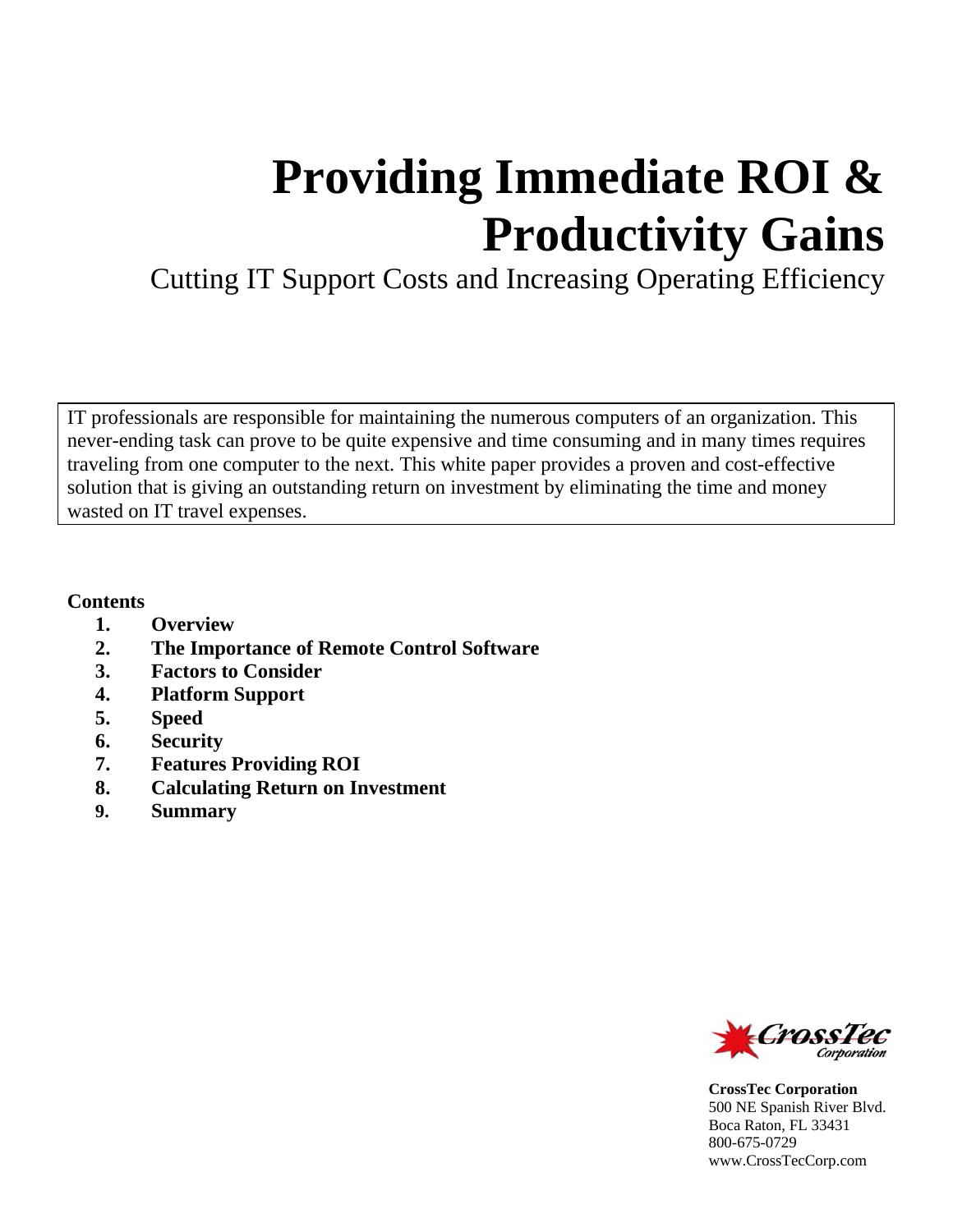# **Providing Immediate ROI & Productivity Gains**

#### **1. Overview**

Connecting directly to a remote computer to fix technical setbacks arises on a daily basis. IT professionals are constantly on the move and frequently need to be in several places at once. This puts a large dent into the IT employee's work day and an even larger dent in the company's pocketbook.

Remote control software provides organizations both large and small with a solution to this problem that offers a proven return on investment by increasing productivity and eliminating the need for travel. With remote control software, system administrators can immediately provide technical assistance from a centralized location.

In the IT industry, this is no exception. Remote control software enables users to monitor and support computers on the network and stabilizes business continuity by providing immediate technical support to all employees, whether across the hall or on the other side of the globe.

#### **2. The Importance of Remote Control Software**

According to industry research, the average IT professional handles 107 support calls per week. The results of an annual survey showed that the average fully burdened cost per service request is \$40 with the average first-level help desk call taking 5.5 minutes. However, 61% of all calls moved to an escalation procedure and took over 10 minutes. The largest portion of service requests (49%) were for software, operating system, and database support - problems that are much more easily addressed with remote control software.

If we incorporate these numbers into a hypothetical work week, the total cost of calls that can be resolved with remote control software converts to about \$2,100, equating from \$1,050 to \$1,575 per support representative.

CrossTec Remote Control provides IT employees with a number of features that provide the ability to manage individual machines or an entire network from the desktop or web browser of the system administrators computer or a USB drive from any PC located anywhere in the world. CrossTec Remote Control provides enterprises both large and small with a substantial return on investment in seven ways:

**A) Improved Productivity** - On average, CrossTec Remote Control users state that software support resolution time decreased by 50% to 75% when they began using CrossTec for support call resolution. CrossTec makes Help Desks and IT staff more productive by enabling them to take more calls, thus allowing an entire organization to be more productive because employees are not suffering 'down time' for extended periods of time.

**B) Improved Customer Satisfaction** - CrossTec enables IT departments to fix the dilemmas of customers quickly, resulting in the customer being much more satisfied with the vendor experience and reducing customer complaints/loss of business.

**C) Improved Organization Flexibility** - CrossTec enables an IT staff to fix problems on more operating systems or platforms than any other remote control application from the desktop, browser, or USB thumb drive. System administrators can provide software-support to employees on a Macintosh or Linux machine from a Windows PC or even a CE handheld computer.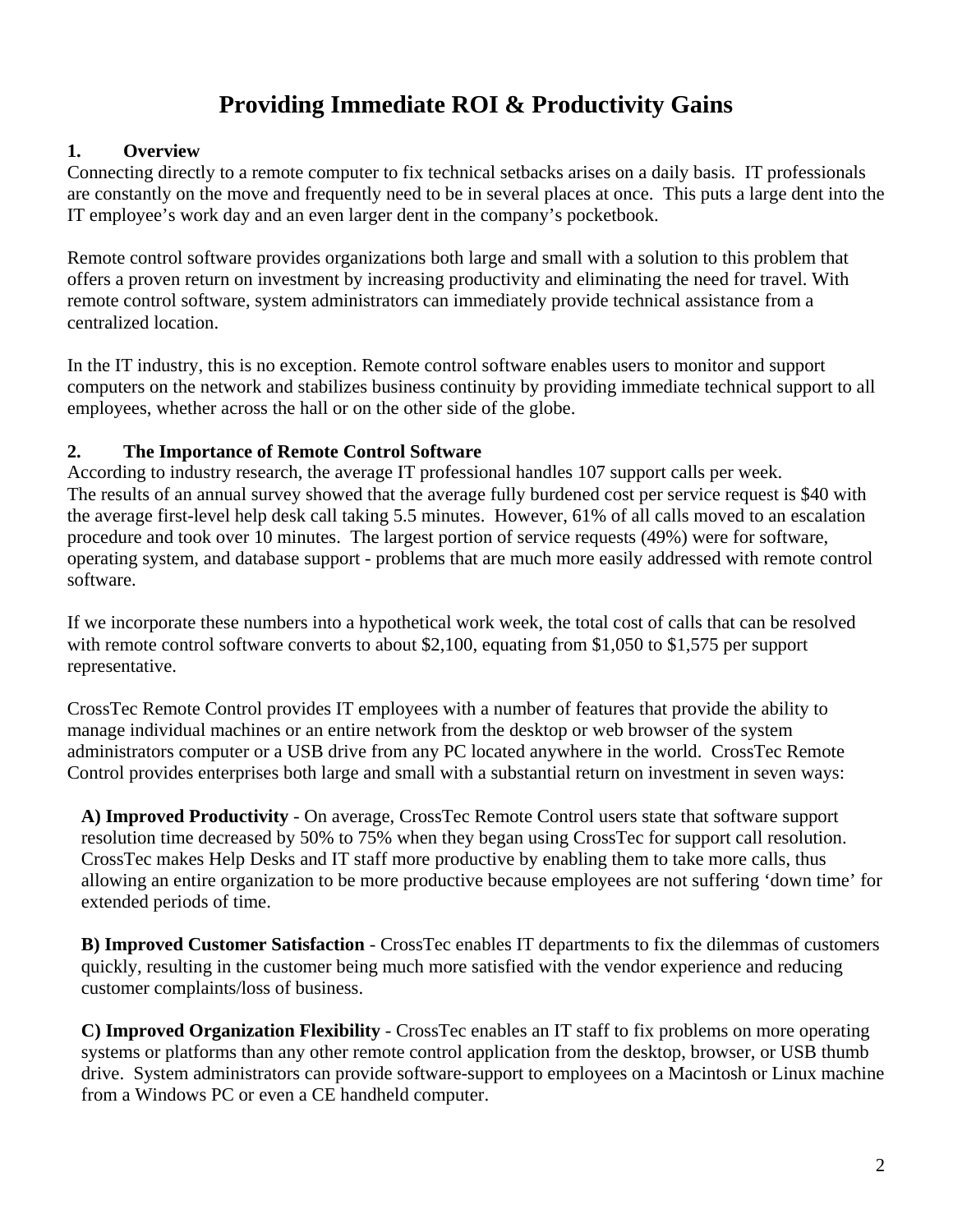**D) Reduced Labor Costs** - CrossTec eliminates travel expenses by enabling IT employees to access multiple computers at once from a centralized location. This is especially important with increasing gas prices and allotted travel time. Additionally, IT professionals can rely on CrossTec's scripting utility to accomplish monotonous network maintenance, including updating software, defragmenting any or all the computers on a network, and scanning for viruses. This gives more time to IT employees to focus on more important issues as well as saving time and money, increasing productivity, and reducing or even eliminating overtime costs.

**E) Reduced IT Infrastructure Costs** - CrossTec provides for asset management with its Inventory feature that helps monitor these types of expenses. Also, CrossTec's cross-platform support helps with migrations from older operating systems to newer ones, such as Windows 2000 to Windows XP.

**F) Reduced Security Risks** - CrossTec offers more security than any other remote control product on the market by providing several state-of-the-art security features that no other remote control application offers.

**G) Improved Employee Retention** - By giving your organization's IT staff better tools to address the challenges in which they attempt to solve, stressful conditions are diminished and employee morale increases. This lessons the burden of hiring and training new employees as well as reducing the risk of disgruntled employees attempting to harm the computer system.

# **3. Factors to Consider**

Maintaining a computer is labor intensive and there are a number of tasks that must be accomplished on a regular basis to keep the network running at maximum potential. Products such as virus scanners and firewalls and operating programs are needed to ensure that all software is up to date and functioning correctly.

IT professionals that are responsible for maintaining hundreds or even thousands of computers require a stable remote control application to accomplish many of these tasks. The remote control solution solves a multitude of needs in network based organizations, including on-demand support, logging mechanisms, and inventory features. However, before deciding which remote control product is right for your organization, there are several factors that should be taken into consideration, including platform support, speed, and security.

### **4. Platform Support**

Remote control capabilities provide access to remote machines on a network from a single computer. However, if a remote control application only supports a specific platform on the network, then it is not possible to access the machine with a different platform.

If the marketing department use Macintosh for graphic designing and the remote control application doesn't support access to a Mac, the IT staff member must physically visit the remote computer for any technical issue or call and instruct the employee – either taking up vast amounts of time while the valued customer becomes impatient.

With CrossTec Remote Control, companies migrating from Windows 2000 to Windows XP will be able to access both platforms in order to provide remote support. Platform support is extremely important to the organization running several operating systems through their offices or around the world. "Remote control is now being deployed worldwide as a complementary component of management and help desk solutions", says Stephen Drake, program manager, Mobile Infrastructure Software at IDC. "Providing cross-platform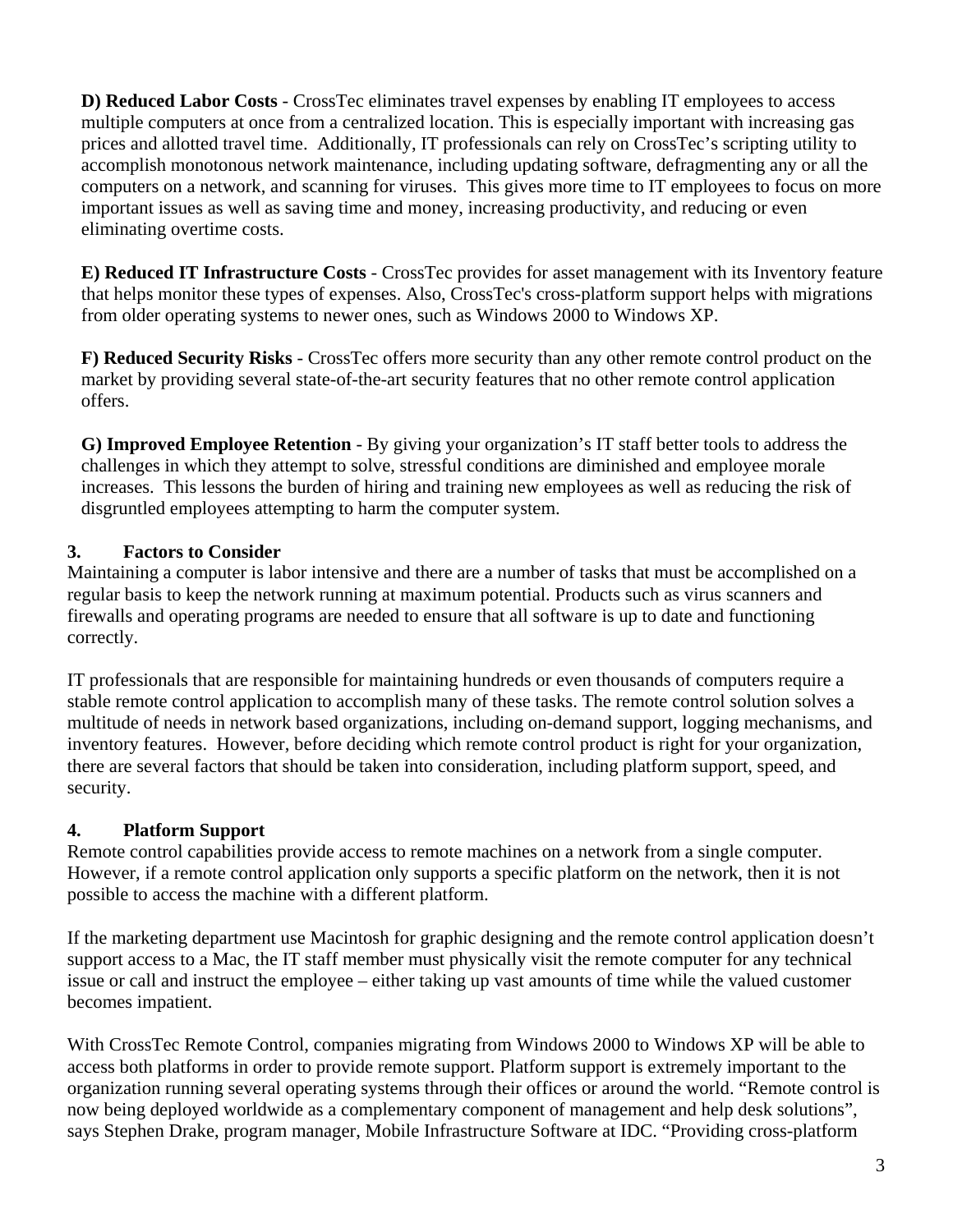support and security are essential for doing this effectively." Extensive platform support will provide organizations with the assurance and flexibility of knowing that no matter what type of machine they currently operate or plan to get as they will still be able to remotely support those machines.

Being able to connect to a specific platform is important. However, an ideal solution will allow connections from a number of platforms, including the desktop, Internet Browser, a Pocket PC, or even a USB Flash Drive. USB support is a unique and desired feature for people on the move. With USB support, an administrator can securely conduct installations, diagnose PC problems, and upgrade software for all computers on the network from any temporary remote location. This is especially beneficial for IT professionals who are moving around the office constantly, at home, or even on vacation when they should not be working. Problems do not occur on a schedule, so the flexibility of the USB thumb drive ensures team confidence with dedicated support from anywhere.

### **5. Speed**

When remotely resolving software related issues, it is vital to be able to remotely resolve software related issues in a timely manner. Having the capability to quickly resolve technical dilemmas will not only save time for both the IT staff member and employees. Whether from a dial-up, wireless, or broadband connection, quick data transfers and screen refreshing is very important to provide high quality technical support.

# **6. Security**

The enterprise network is a library of confidential data that provides employees with information necessary for optimal productivity. Financial numbers, departmental records, and company passwords contain critical information that could possibly cripple a company if it is manipulated or even erased by a hacker.

Extremely secure remote control technologies are essential when providing remote support. Hackers are known to use every possible technique possible to find points of entry into the network, including wardialing, sniffing, port scanning, or even using the same remote control application as the system administrator.

To cope with possible losses of information, money, and regulatory fines, CrossTec Remote Control offers 256-bit AES encryption, user privileges and passwords, security tokens, RSA SecurID authentication, and Gateway Servers. These are vital security features that ensure the safety and security of your network.

It is also important to be able to centrally manage the network from one location. CrossTec's Security Server provides centralized management capabilities to ensure the security of the entire network. With a security server, a system administrator can assign each user individual privileges. Once the system administrator has assigned these roles and each time a remote connection is attempted, the individual machine attempting to connect is identified through an ODBC database and then assigned a predefined security privileges. If an unrecognized or outside user attempts to make a connection to a machine, the security server will automatically prevent the connection.

Additionally, a good security server will provide event logging. Every machine should have the ability to log on a local level any activity during a remote session in the event of an intrusion. However, attackers usually try to erase all activity logs in order to destroy any evidence or footprints that could incriminate them. A security server will enable all remote session activity logs to be stored in one central location with additional security measures in place. If any intrusions or tampering of company information is logged, the network administrator has all the documentation needed to complete a full investigation in one place.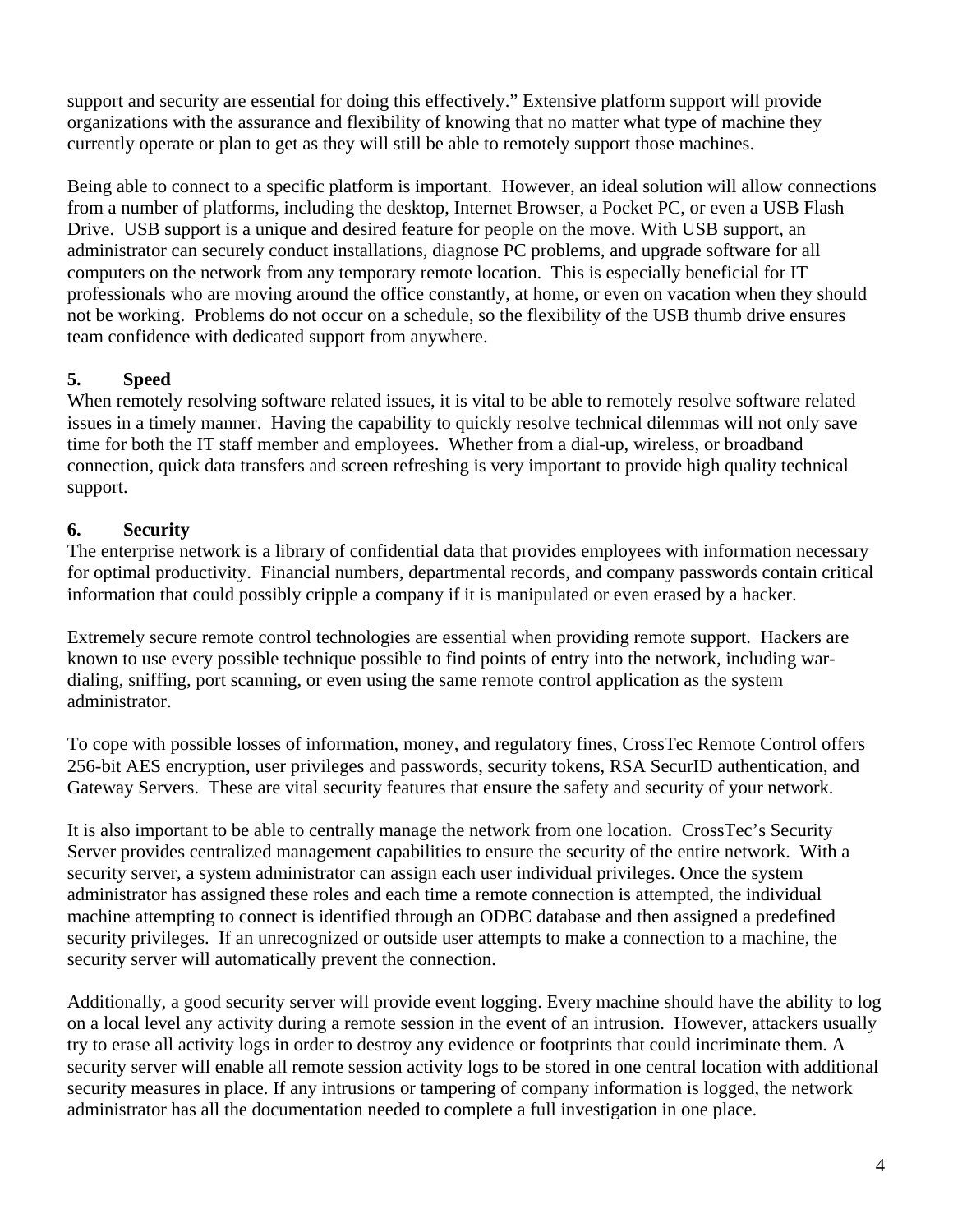## **7. Features Providing ROI**

While the ability to provide secure and real-time remote support to a variety of platforms offers a good return on investment in itself, there are several other features that can save additional time and money.

IT professionals have suffered a variety of additional problems when troubleshooting computers. Typically with a software related issue, technical dilemmas occur when two applications conflict with one another. An Inventory Feature allows for quicker resolutions to software conflicts by enabling a system administrator to collect a list of all software that has been installed on the computer. The application name and date of installation is displayed with this feature to inform the IT staff of conflicts based on when the problem occurred and when a specific application was installed.

Therefore, if a system administrator receives a call about errors on the desktop of a team member, the system administrator can immediately collect an inventory of the computer and evaluate what is causing the problem. Once the problem is identified, the system administrator can access the remote computer and remove the conflicting software.

Inventory capabilities also allow for faster warranty repairs. While remote control applications cannot physically repair hardware issues, the Inventory Feature can collect a list with the model and serial numbers for further improvements. The IT staff can then call the manufacturer and supply them with the serial and model number of the hard drive without having to physically visit the damaged computer.

Perhaps the simplest way to save time is through automation. A Scripting Feature in a remote control application enables a system administrator to automate several of the monotonous tasks that are necessary for maintaining a computer or network - such as virus scanning, defragmenting hard drives, updating software, and even shutting down or powering up the entire network at once.

With a Scripting Feature, a system administrator can create and schedule specific tasks that take place at desired times throughout the day, week, month, or year. For example, the IT personnel can create a script that will tell every computer on a network to turn on at 7:00AM and shut down at 6:00PM. This not only saves time by not having to shut every computer down manually, but also saves electricity and keeps things more organized. Scripts can be created to run virus scanners on a daily basis, defragment all computers every Sunday night, or update the software on the first of each month.

Another positive feature included in remote control applications is the ability to conduct multiple remote sessions at the same time from a single desktop. By conducting multiple remote sessions at once, an IT employee can address several issues at the same time or make a comparison between two machines if necessary.

### **8. Calculating Return on Investment**

When accurately completed, the equation illustrated on Figure 1.1 will yield the potential ROI an organization can anticipate from purchasing a remote control software application.

This enterprise-tested equation takes into account the company average cost-per-minute of a support call, the average amount of time spent on first and second level support calls, the average number of on-site visits, the average amount of time spent on those visits, and the average user down time resulting from technical dilemmas - all with and without CrossTec Remote Control. Using this data yields a one-year and five-year potential return on investment from using remote control software for support call resolution.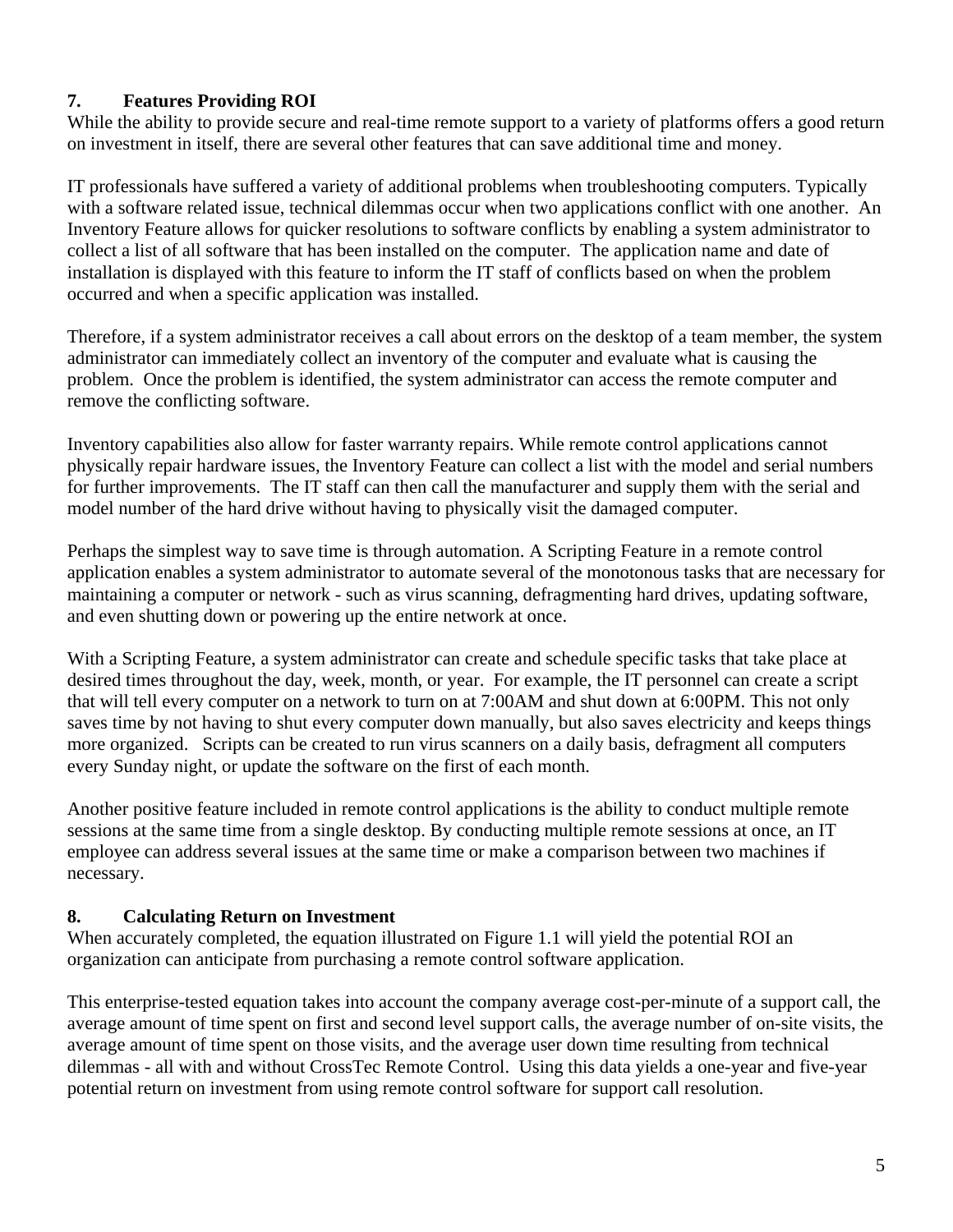#### **9. Summary**

According to Encyclopedia Britannica Online (www.britannica.com), productivity is defined as "The ratio of what is produced compared to what is required to produce it." What is the amount of work accomplished compared to the utilities or tools necessary to accomplish the task?

Using this definition, when comparing the amount of time the IT department wastes on travel time alone to the amount of time saved by using remote control software, the productivity gains are substantial.

Increased productivity alone is an excellent return on investment, but in an enterprise - money talks. The above equation clearly illustrates the amount of money being wasted on both a daily and annual basis by IT departments that aren't utilizing remote control software for end user support. Remote control software provides fast resolutions to software dilemmas. Quicker resolutions translate to less 'down time' for employees when technical issues arise, resulting in improved business continuity for the entire organization.

However, purchasing remote control software for an organization is not something to rush. The first step in deciding which application is best for your enterprise is to first identify what your needs are for network environment of the company. It is best to first make a list of your needs and what your projected demands will be from the selected application.

When you begin to research remote control applications, it will be easier to compare your needs with the features offered by specific applications. Sadly, full research is a crucial step that is sometimes overlooked or incomplete when purchasing software applications. Many organizations quickly test applications and then purchase inferior software without determining if it actually meets the needs of the organization.

This usually results in the company discovering that the application does not address all the needs of the company, which forces the company to invest additional funds and research time into purchasing additional software. Thirty days is usually enough time to test potential solutions with evaluation software offered by software vendors. Using this method, IT administrators can accurately make the final decision for which product will provide the best possible solution to minimize time and improve business continuity of an organization.



**CrossTec Corporation**  500 NE Spanish River Blvd. Boca Raton, FL 33431 800-675-0729 www.CrossTecCorp.com